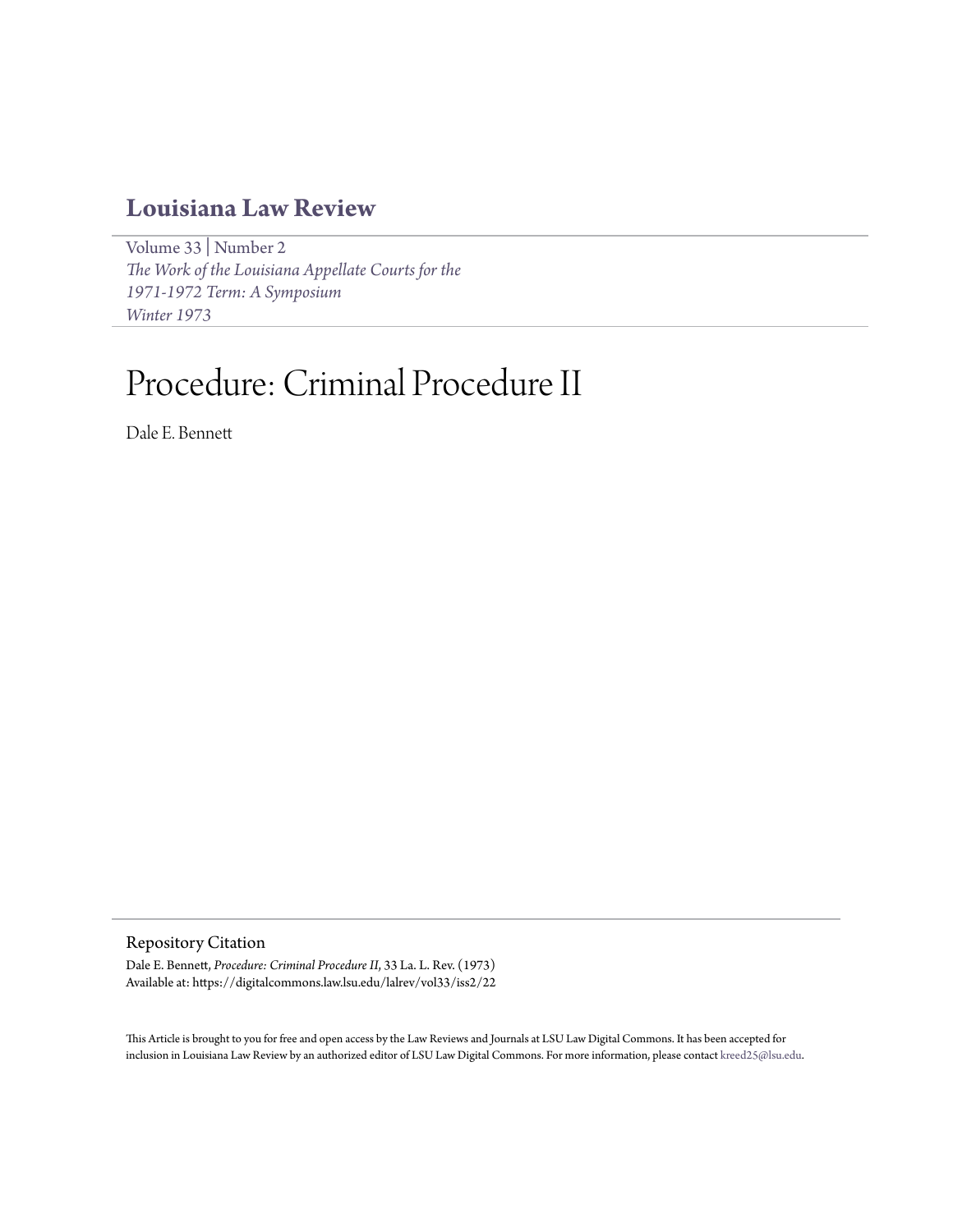## CRIMINAL PROCEDURE II

#### *Dale E. Bennett\**

#### **INDICTMENTS**

The much cited case of *State v. McDonald1* held a burglary indictment charging burglary of the "American Hat Company" fatally defective for failure to specifically allege that a "building or structure" had been burglarized. In *State v. Wright,2* the Louisiana supreme court refused to extend the technical Mc-*Donald* holding, and upheld an indictment which simply charged burglary of "Rinaudo's Red and White Grocery, located at 2532 Government Street." The court concluded that "grocery" connoted a structure or building more emphatically than "hat company." Similarly, *State v. Bowers"* upheld a burglary information which described the burglarized premises as "West Madison Garage." This, according to the court's succinct *per curiam,* "connotes in ordinary language a structure devoted to the garage business."<sup>4</sup>

The importance of making sure to state all elements of the crime, where the so-called long form indictment is employed,<sup>5</sup> is shown by *State v. Baker.6* In *Baker,'an* indictment for aggravated crime against nature was held fatally defective for failure to specify by which circumstance, of several enumerated in the definition of the aggravated crime, the offense was committed. The care and precision with which long form indictments must be formulated was further illustrated by *State v. Spina*,<sup>7</sup> where the information for malfeasance in office had simply followed the broad general language of the code definition of that crime in alleging that the defendant intentionally failed to perform his duties as "lawfully required of him" as a Baton Rouge police officer. In approving the trial judge's ruling which had sustained a motion to quash, the supreme court reaffirmed the previous holding that "[w]hen the statute characterizes the offense in gen-

**<sup>\*</sup>Professor of Law, Louisiana State University.**

**<sup>1. 178</sup> La. 612, 152 So. 308 (1934).**

**<sup>2. 254</sup> La. 521, 225 So.2d 201 (1969). 3. 260 La. 436, 256 So.2d 435 (1972).**

**<sup>4.</sup>** *Id.* **at 438, 256 So.2d at 435.**

**<sup>5.</sup> LA. CODs CeiM. P. art. 464 requires "a plain, concise and definite written statement of the essential facts constituting the offense charged." 6. 261 La. 233, 259 So.2d 306 (1972).**

**<sup>7. 261</sup> La. 397, 259 So.2d 891 (1972).**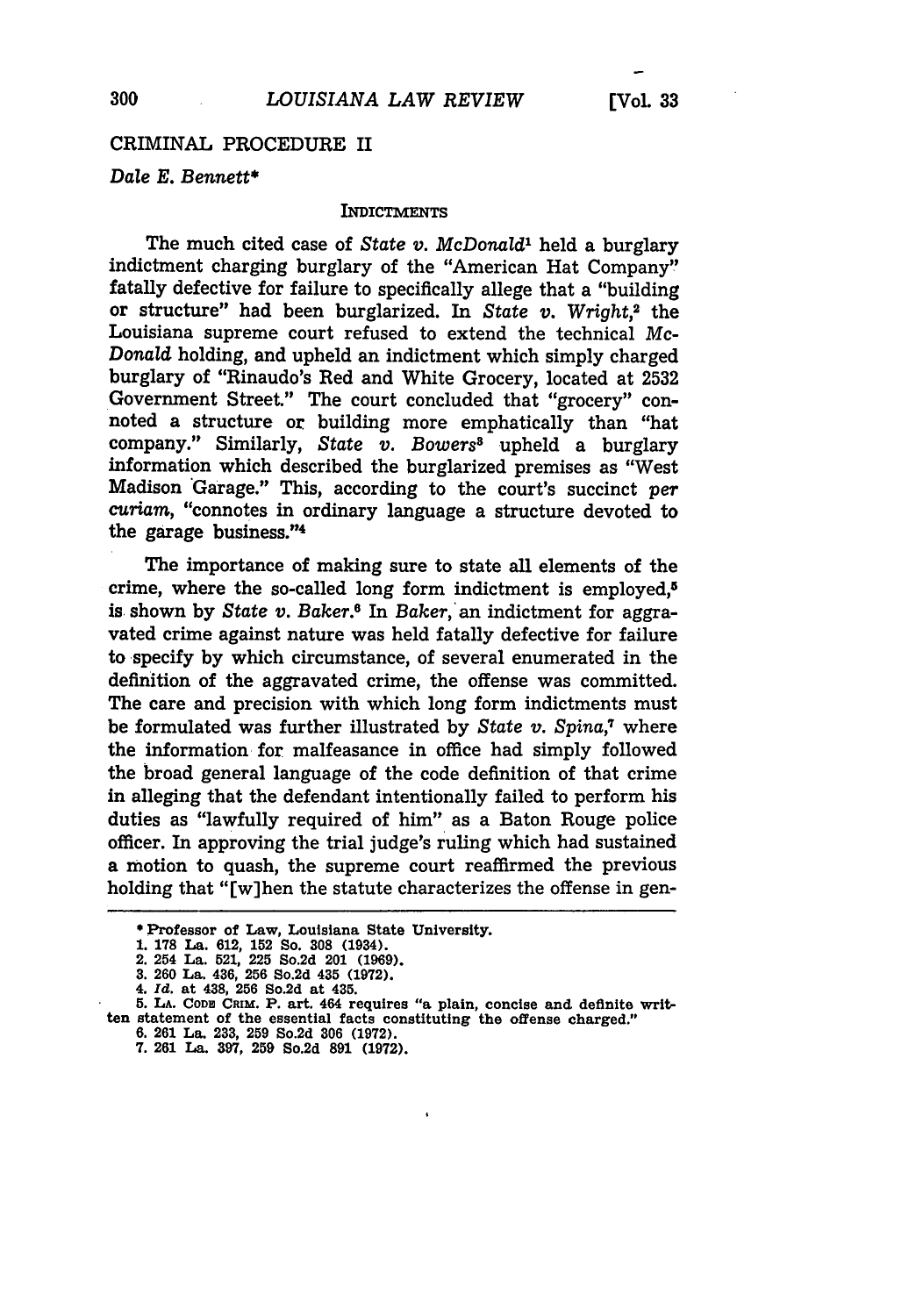## 1973] *WORK OF APPELLATE COURTS-1971-1972* **301**

eral or generic terms, an indictment or information charging the offense in the words of the statute is insufficient and the specific facts upon which the charge is based must be set out."<sup>8</sup> In *Baker,* the indictment would have been sufficient if it had followed one of the specific enumerations of the statute. In *Spina,* where there was no such specification and elaboration, a specific statement of facts showing how the crime was committed was required.

In *State v. Raby*,<sup>9</sup> the information charged aggravated arson, a crime for which a specific (short) form is provided by article 465 of the Code of Criminal Procedure. However, the prosecutor did not elect to employ the specific form and thus was required to set out all elements of the offense charged. The information was held insufficient for failure to allege foreseeable danger to human life which "is the gravamen of aggravated arson."<sup>10</sup> The importance of utilizing the specific form, where one is available under article 465, is shown by the fact that the prescribed specific form, alleging that "A.B. committed aggravated arson of a dwelling located at... ," would have been clearly sufficient.

Where the short form is employed, care must be exercised to be certain that the sacramental language of the specific form is followed. In *State v. Thomas*,<sup>11</sup> the specific form charging forgery had been loosely drawn and considerable legal legerdemain was necessary for the supreme court to conclude that the information had adequately stated the nature of the defendant's act, i.e., the forging of the instrument and signing a false signature. The decision was a close one, and unfortunately space does not permit a comparative analysis of the well-stated majority and dissenting opinions. This writer tends to agree with the practical approach of Justice Tate's majority opinion. In essence, it would appear that omission of the word "by" did not render the nature of the charge unclear or the information fatally defective. Also, Justice Tate's practical construction of the charge was supported by the conjunctive charging authority stated in article 480 of the Code of Criminal Procedure. However, the *Thomas* case indicates the prime importance of meticulous adherence to the language provided in the specific (short) forms.

**<sup>8.</sup>** *Id.* at 403, **259** So.2d at **893.**

**<sup>9. 259</sup> La. 909, 253** So.2d **370 (1971). 10.** *Id.* **at 913, 253** So.2d **at 371.**

**<sup>11. 260</sup> La. 784, 257** So.2d **406 (1972).**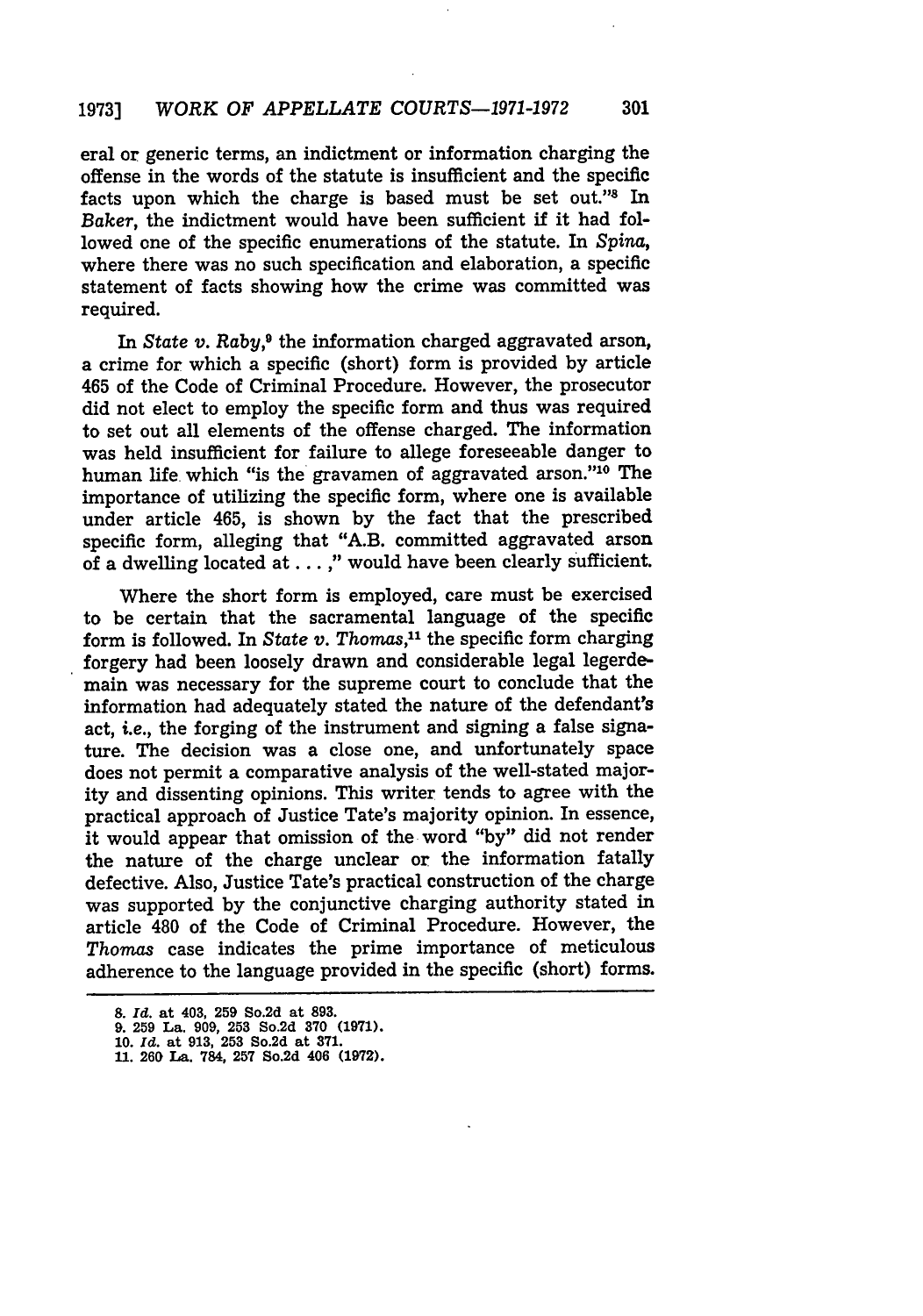A number of additional significant rules were reaffirmed in this series of cases. The *Raby* decision held that where the long form indictment is employed, failure to state all elements of the crime may be considered *ex* proprio *motu* on appeal even though the defect had not been urged by defense counsel, either by

**[Vol. 33**

motion to quash, motion in arrest, or assignment of error. Basic sufficiency of the indictment is essential to a valid trial and the omission of an essential element of the offense charged comes within article 920 (2) of the Code of Criminal Procedure as a reversible error "discoverable by a mere inspection of the pleadings and proceedings."<sup>12</sup>

In *Spina,* the supreme court held that a bill of particulars, which had stated the specific acts upon which the charge was based, was not part of the formal charge and "cannot amend, aid or validate an otherwise invalid or insufficient information or indictment."<sup>18</sup>

In *State v. Thomas,* the supreme court followed an express provision of article 577 of the Code of Criminal Procedure that "[t]he state shall not be required to allege facts showing that the time limitation [for the institution of a prosecution] has not expired . **. . ."** This provision of the 1966 Code had overruled the prior jurisprudential rule that the running of time limitations must be negatived in the indictment-a rule which had been the source of many confusing decisions and "neat cases."<sup>14</sup> Article 577, the effects of which are clearly and succinctly summarized in Justice Tate's opinion and footnotes,<sup>15</sup> expressly provides that, when the time limitation issue is raised, "the state has the burden of proving the facts necessary to show that the prosecution was timely instituted." It would appear that the best defense procedure is to urge the time limitation by motion to quash and avoid the necessity of going to trial, but the defense is of such a basic nature that article 577 permits it to be "raised at any time, but only once." Thus, it may be urged after conviction by motion in arrest or habeas corpus.

**<sup>12.</sup> This** provision was based on and is in conformity with articles **503 and 560 of the 1928 Code of Criminal Procedure.**

**<sup>13. 261</sup>** La. at 404, **259** So.2d at **893.**

<sup>14.</sup> See **LA. CODM** CRIM. P. art. **577,** comment **(d)** (2).

**<sup>15. 260</sup>** La. at **790-94, 257** So.2d at 409.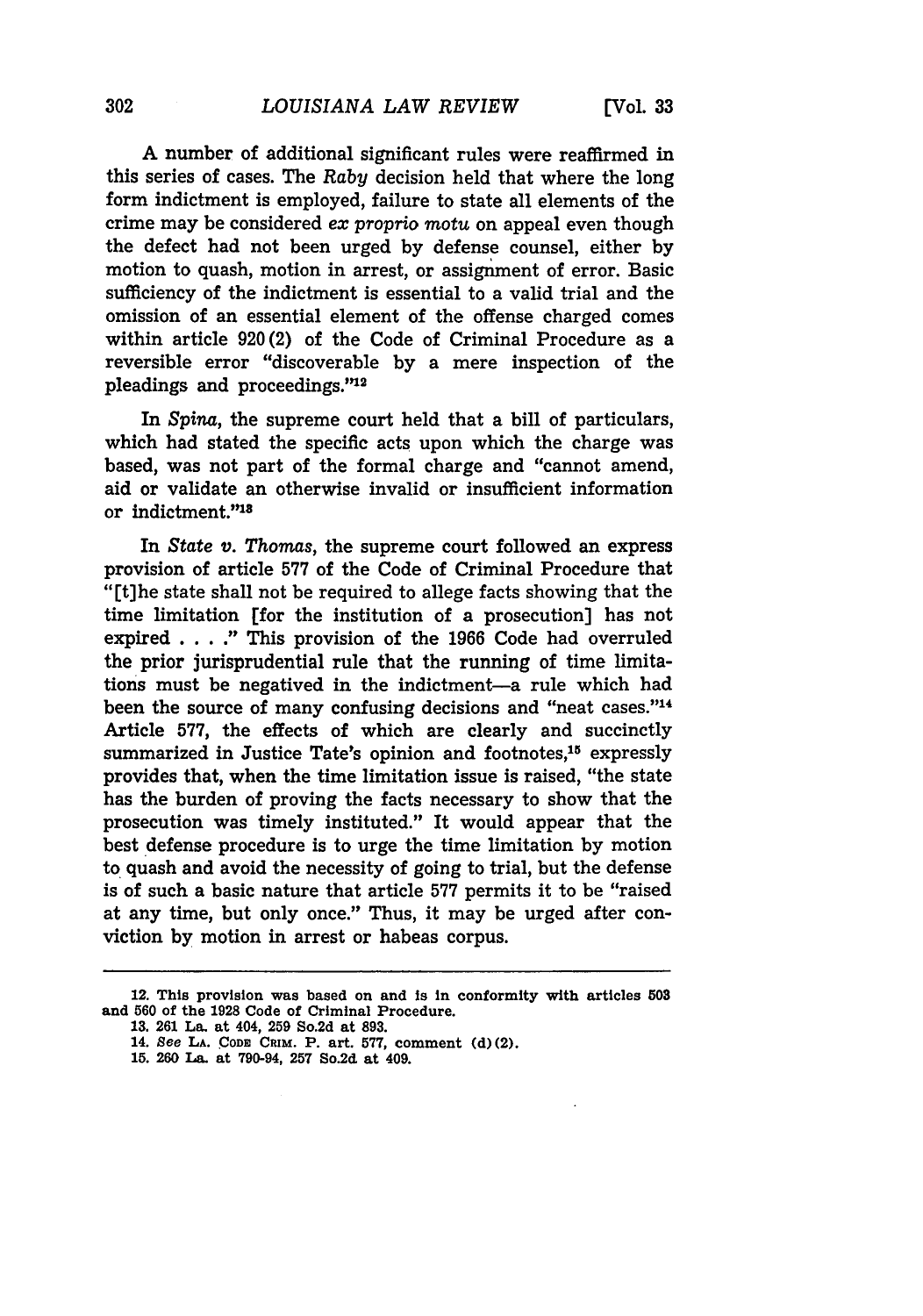### NOTICE **OF INTENDED INTRODUCTION OF CONFESSION OR INCULPATORY STATEMENT**

The Code of Criminal Procedure requirement that the state must give the defendant written notice of its intention to introduce a confession or inculpatory statement prior to beginning the opening statement<sup>16</sup> has been liberally construed. Where the failure to provide timely notification was inadvertent and in good faith, and the court found that the defendant had not been taken by surprise or prejudiced in his defense, the noncompliance was treated as harmless error in State *v.* Lacoste.<sup>17</sup> In State *v. Jackson,18* the lack of notification was neither inadvertent nor non-prejudicial. In fact, the state had actually informed the defendant and the court that no inculpatory statements given to any officer would be introduced, and had agreed to suppress all such statements. In addition to alleging surprise by the introduction of testimony as to the defendant's inculpatory statement, defense counsel claimed that the defendant would not have taken the stand if he had known such statement was to be introduced in evidence. On the basis of this showing, the supreme court held that the failure to comply with the advance notice requirement was reversible error. In between the clearly established prejudicial error of *Jackson* and the inadvertent non-compliance of Lacoste, it will be interesting to see where the "harmless error" line may be drawn. It would seem that failure to give proper notice should, in order to fully effectuate the purpose of the Code requirement, normally raise a sufficient presumption of prejudice to call for a new trial.

In *State v. Himel,19* the supreme court logically held that the first four provisions of the general normal order of trial article of the Code of Criminal Procedure<sup>20</sup> do not apply to bench trials. It further held that the written notice of intention to introduce a confession or inculpatory statement was not required in judge-tried cases. Since the notice requirement is intended as a protection against surprise by the sudden and unanticipated use of such incriminating statements, the justification for limiting it to jury trials is difficult to perceive.

**<sup>16.</sup> LA. CODw** CRIM. **P. art. 768.**

**<sup>17. 256</sup> La. 697, 237 So.2d 871 (1970).**

**<sup>18. 260</sup> La. 561, 256 So.2d 627 (1972).**

**<sup>19. 260</sup> La. 949, 257 So.2d 670 (1972).**

<sup>20.</sup> LA. CODE CRIM. P. art. 765.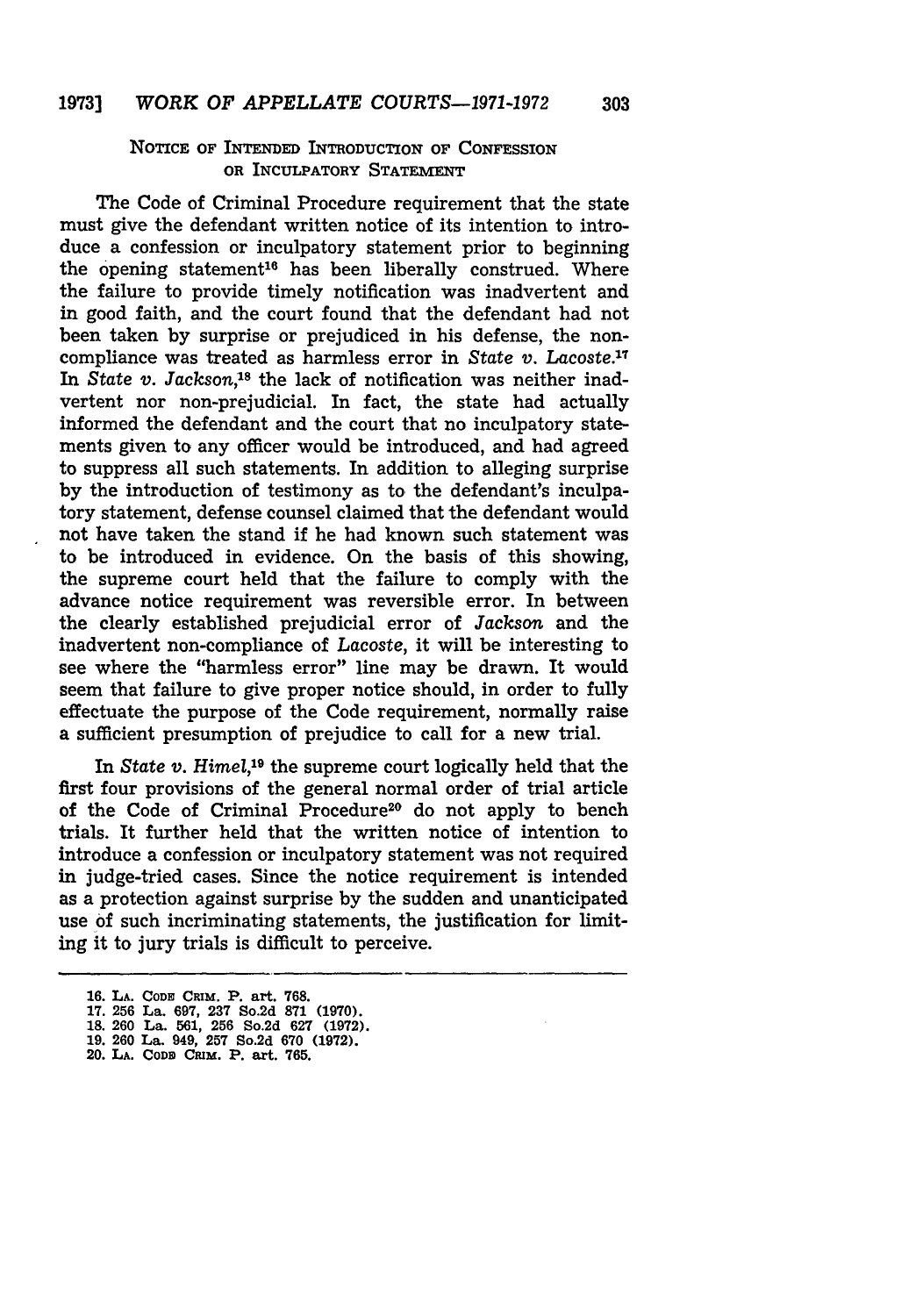#### **PROSECUTION** FOR INCLUDED NONCAPITAL **OFFENSE**

*State v. Ford<sup>21</sup>* involved the procedure to be followed when a district attorney elects to prosecute a defendant under a murder indictment for the lesser included offense of manslaughter. When the prosecution is for manslaughter, a nine out of twelve verdict will suffice, and other special procedures for capital trials will not apply. In *Ford,* the district attorney amended a murder indictment, on the day of the trial, to charge manslaughter. After trial and conviction, defense counsel urged that the district attorney was without authority to amend and reduce a grand jury indictment.

In affirming the conviction, Justice Sanders stressed the district attorney's codal authority to prosecute the lesser crime of manslaughter.<sup>22</sup> He also relied on *State v. Doucet*,<sup>28</sup> where the supreme court had squarely upheld the district attorney's authority to abandon the greater crime charged (murder) and go to trial on the lesser included charge (manslaughter). In *Doucet,* the reduction of the charge was by motion in open court and no formal amendment of the indictment was necessary. Possibly the better course to follow in *Ford* would have been by motion to proceed on the reduced charge as in *Doucet;* or it might have been appropriate to move for the court to amend the indictment to conform with the reduced prosecution for manslaughter. This authority might be found by analogy to the court's amendatory powers under articles 487 and 488 of the Code of Criminal Procedure. It should be noted that no new or different crime is being charged since the murder charge necessarily includes the lesser and included crime of manslaughter.

In *Ford,* the supreme court did not pass upon the propriety of the procedure followed, since defense counsel had not made timely objection. Even with timely objection, the procedure followed was, at most, "harmless error," since the district attorney could have validly proceeded with the manslaughter trial without resorting to the possibly invalid amendment. In future cases, it would appear safest to either follow the informal *Doucet* procedure, or to simply file an information charging manslaughter and proceed to trial on that separate lesser charge.

**<sup>21. 259</sup> La. 1037, 254 So.2d 457 (1971).**

**<sup>22.</sup> Relying on LA. CODE CRIM. P. art 61. 23. 177 La. 63, 147 So. 500 (1933).**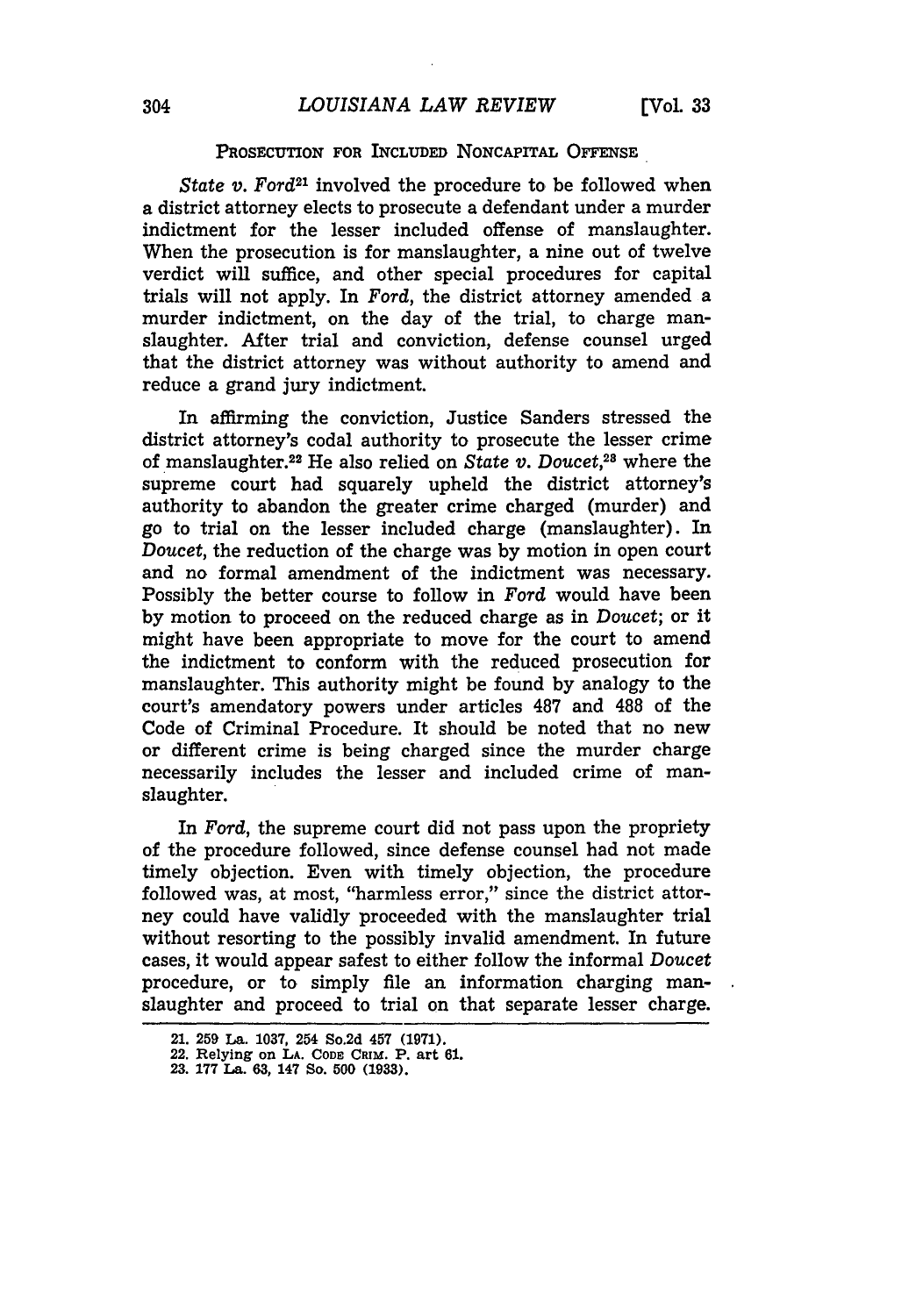#### **CHALLENGE OF** JUROR ON **GROUND** OF PARTIALITY

One of the most frequently urged challenges for cause is that "(2) the juror is not impartial, whatever the cause of his partiality."<sup>24</sup> The necessarily wide discretion of the trial judge in ruling on challenges on this ground is illustrated **by** State *v. Higginbotham,25* where the trial judge had ruled that a prospective juror was not subject to challenge for cause because he was a social acquaintance and member of the same Rotary Club as one of the partners of the hardware company which had been burglarized. "It is not per se evidence of partiality," stated Justice Summers, "that a prospective juror is friendly with the party injured by the offense. The relationship must be such that it is reasonable to conclude that it would influence the juror in arriving at a verdict." Similarly, another juror who was a "pretty good" acquaintance of the officer who arrested the defendants was found not subject to challenge. Justice Summers' conclusion to this part of the supreme court's decision significantly stated, "[i]t is essential that the trial judge have a wide latitude in deciding upon a juror's qualifications. The particular facts and circumstances of each case are to be carefully considered before an appellate court is warranted in finding that this latitude has been breached."26

#### **SEQUESTRATION OF WITNESSES-EFFECT OF VIOLATION**

In *State v. Wills*,<sup>27</sup> the witnesses in a burglary trial had been sequestered and ordered **by** the court not to discuss the case with anyone other than the district attorney or defense counsel.<sup>28</sup> After the sequestration order, the district attorney sent uniformed police officers to the homes of two of the witnesses who were taken to police headquarters and required to make statements. Defense counsel's motion for a mistrial was denied **by** the trial judge. In reversing the conviction on appeal, the supreme court clearly rejected the district attorney's contention that the interrogating police were "one of the investigating arms of the district attorney's office." Thus, the issue was squarely presented as to whether police interrogation of sequestered defense witnesses was ground for a mistrial.

**<sup>24.</sup> LA. CODB C~ux,. P. art. 797. 25. 261 La. 983, 261 So.2d 638 (1972).**

**<sup>26. 261</sup> La. at 992-93, 226 So.2d at 641.**

**<sup>27. 260</sup> La. 707, 257 So.2d 378 (1972).**

**<sup>28.</sup> The sequestration order was pursuant to LA. Conr CiuM. P. art. 764.**